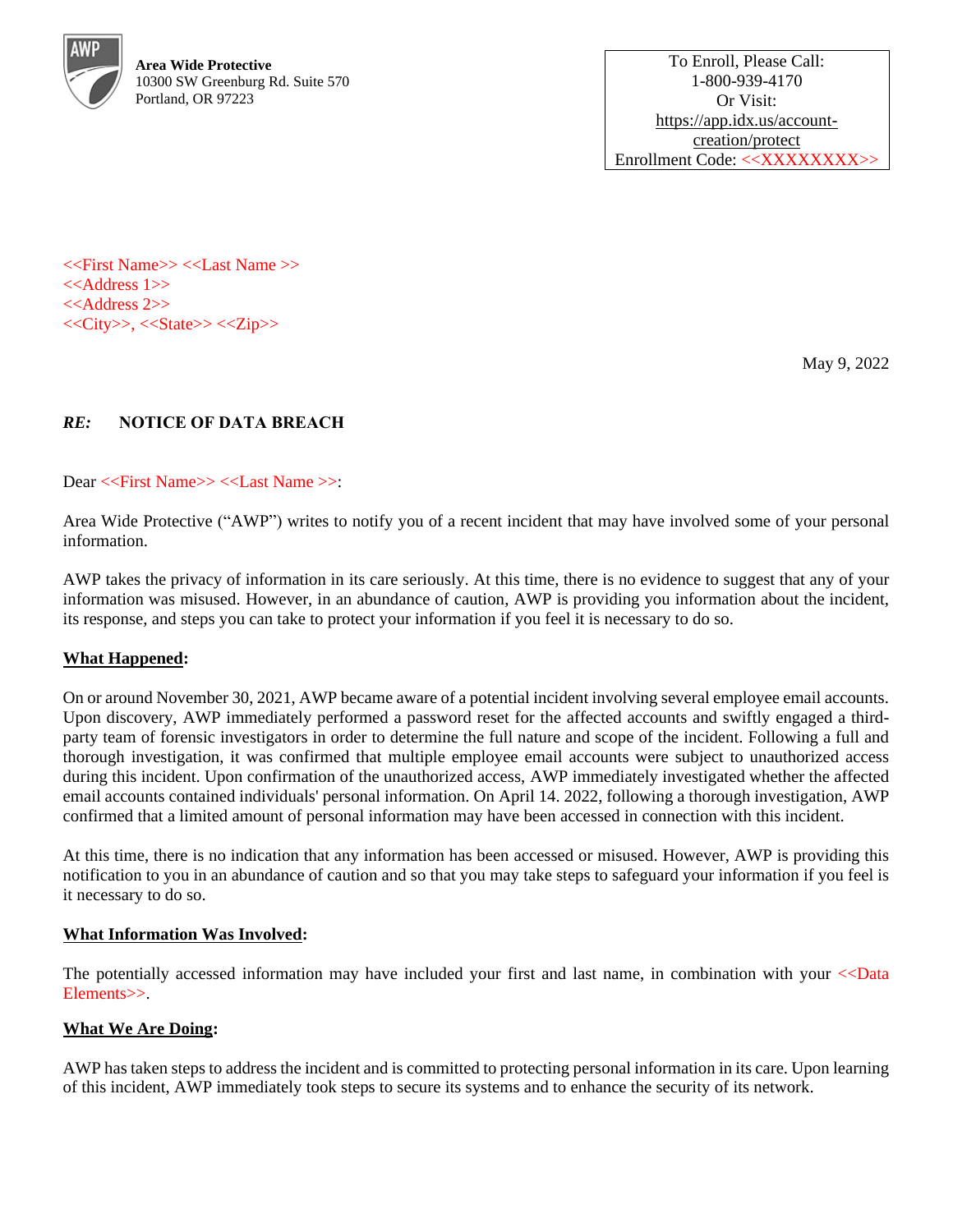## **Credit Monitoring**

As an additional safeguard for your information, AWP has arranged for you to enroll, at no cost to you, in an online credit monitoring service for  $\langle 12/24 \rangle$  months. Due to State and Federal privacy laws, AWP cannot enroll you directly and if you wish to take advantage of this complimentary credit monitoring service, you must enroll yourself.

## **What You Can Do:**

In addition to enrolling in the complimentary credit monitoring service detailed within, AWP recommends that you remain vigilant in regularly reviewing and monitoring all of your account statements and credit history to guard against any unauthorized transactions or activity. If you discover any suspicious or unusual activity on any of your accounts, please promptly change your password and take additional steps to protect your account and notify your financial institution or company if applicable. Additionally, please report any suspicious incidents to local law enforcement and/or your State Attorney General. Please review the additional information below, which contains more information about steps you can take to protect yourself against fraud and identity theft.

## **For More Information:**

Should you have questions or concerns regarding this matter, please do not hesitate to call our dedicated line to address this incident 1-800-939-4170, or write us at 4244 Mount Pleasant Street Northwest, North Canton, OH 44720.

AWP takes the security of information entrusted to our care very seriously. While it is regrettable this potential exposure occurred, please be assured AWP is taking appropriate actions to rectify the situation and prevent such incidents in the future.

Sincerely,

*Matthew R. Hunt*

Matthew R. Hunt Chief Legal Officer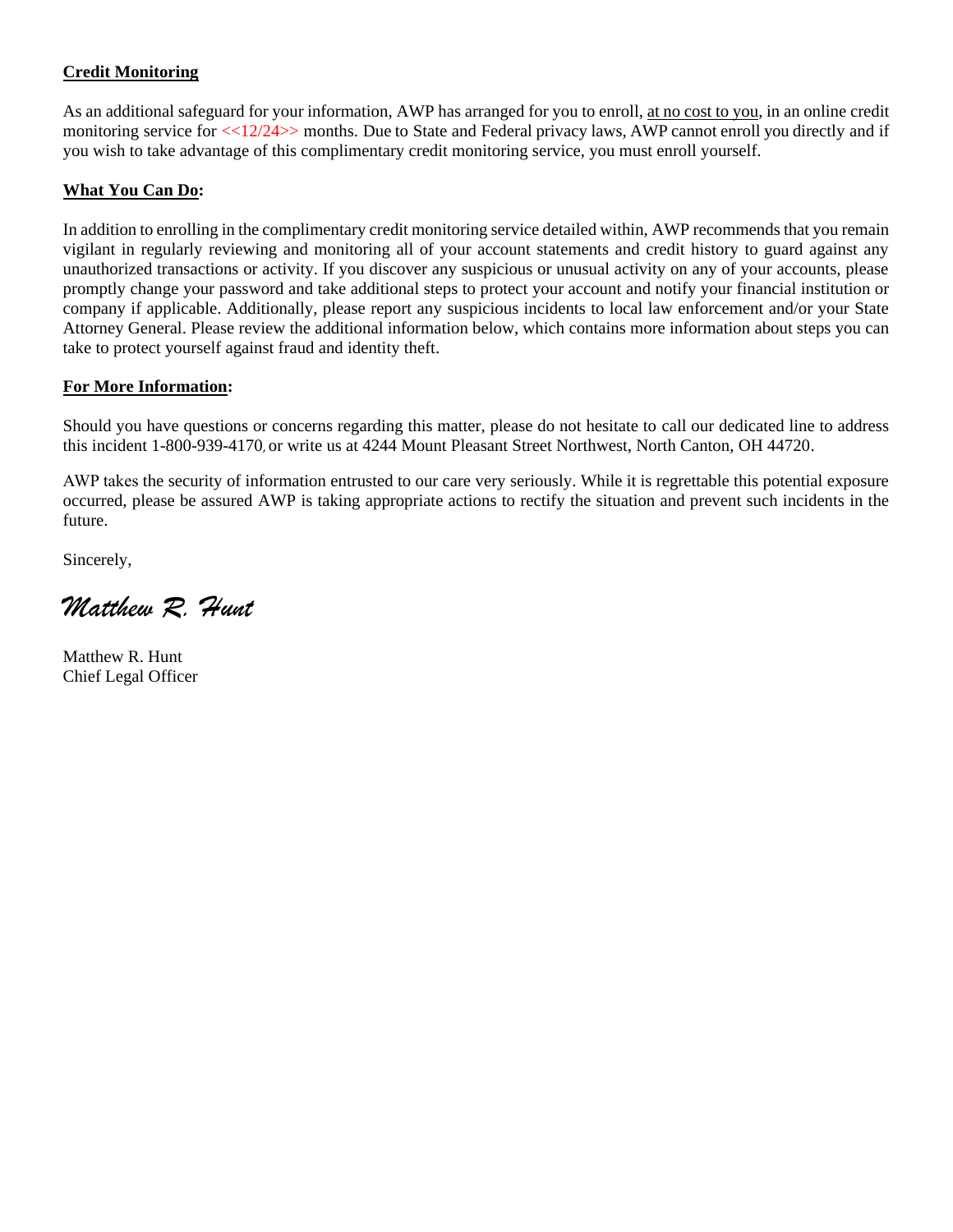## **STEPS YOU CAN TAKE TO PROTECT YOUR INFORMATION**

### **Enroll in Credit Monitoring / Identity Protection**

We are offering identity theft protection services through IDX, the data breach and recovery services expert. IDX identity protection services include: <<12/24>> months of credit and CyberScan monitoring, and fully managed id theft recovery services. With this protection, IDX will help you resolve issues if your identity is compromised. Please note the deadline to enroll is August 9, 2022.

**Website and Enrollment.** Go to <https://app.idx.us/account-creation/protect> and follow the instructions for enrollment using your Enrollment Code provided at the top of the letter. You may also enroll over the phone at 1-800-939-4170, Monday through Friday from 8 am - 8 pm Central Time.

**Activate the credit monitoring** provided as part of your IDX identity protection membership. The monitoring included in the membership must be activated to be effective. Note: You must have established credit and access to a computer and the internet to use this service. If you need assistance, IDX will be able to assist you.

### **Monitor Your Accounts**

We encourage you to remain vigilant against incidents of identity theft and fraud by reviewing your credit reports/account statements for suspicious activity and to detect errors. Under U.S. law, you are entitled to one free credit report annually from each of the three major credit reporting bureaus, TransUnion, Experian, and Equifax. To order your free credit report, visit www.annualcreditreport.com or call 1-877-322-8228. Once you receive your credit report, review it for discrepancies and identify any accounts you did not open or inquiries from creditors that you did not authorize. If you have questions or notice incorrect information, contact the credit reporting bureau.

You have the right to place an initial or extended "fraud alert" on a credit file at no cost. An initial fraud alert is a oneyear alert that is placed on a consumer's credit file. Upon seeing a fraud alert, a business is required to take steps to verify the consumer's identity before extending new credit. If you are a victim of identity theft, you are entitled to an extended fraud alert lasting seven years. Should you wish to place a fraud alert, please contact any of the three credit reporting bureaus listed below.

As an alternative to a fraud alert, you have the right to place a "credit freeze" on a credit report, which will prohibit a credit bureau from releasing information in the credit report without your express authorization. The credit freeze is designed to prevent credit, loans, and services from being approved in your name without your consent. However, you should be aware that using a credit freeze may delay, interfere with, or prohibit the timely approval of any subsequent request or application you make regarding a new loan, credit, mortgage, or any other account involving the extension of credit. Pursuant to federal law, you cannot be charged to place or lift a credit freeze on your credit report. To request a credit freeze, you will need to provide the following information:

- 1. Full name (including middle initial as well as Jr., Sr., III, etc.);
- 2. Social Security number;
- 3. Date of birth;
- 4. Address for the prior two to five years;
- 5. Proof of current address, such as a current utility or telephone bill;
- 6. A legible photocopy of a government-issued identification card (e.g., state driver's license or identification card); and
- 7. A copy of either the police report, investigative report, or complaint to a law enforcement agency concerning identity theft, if you are a victim of identity theft.

Should you wish to place a fraud alert or credit freeze, please contact the three major credit reporting bureaus listed below: